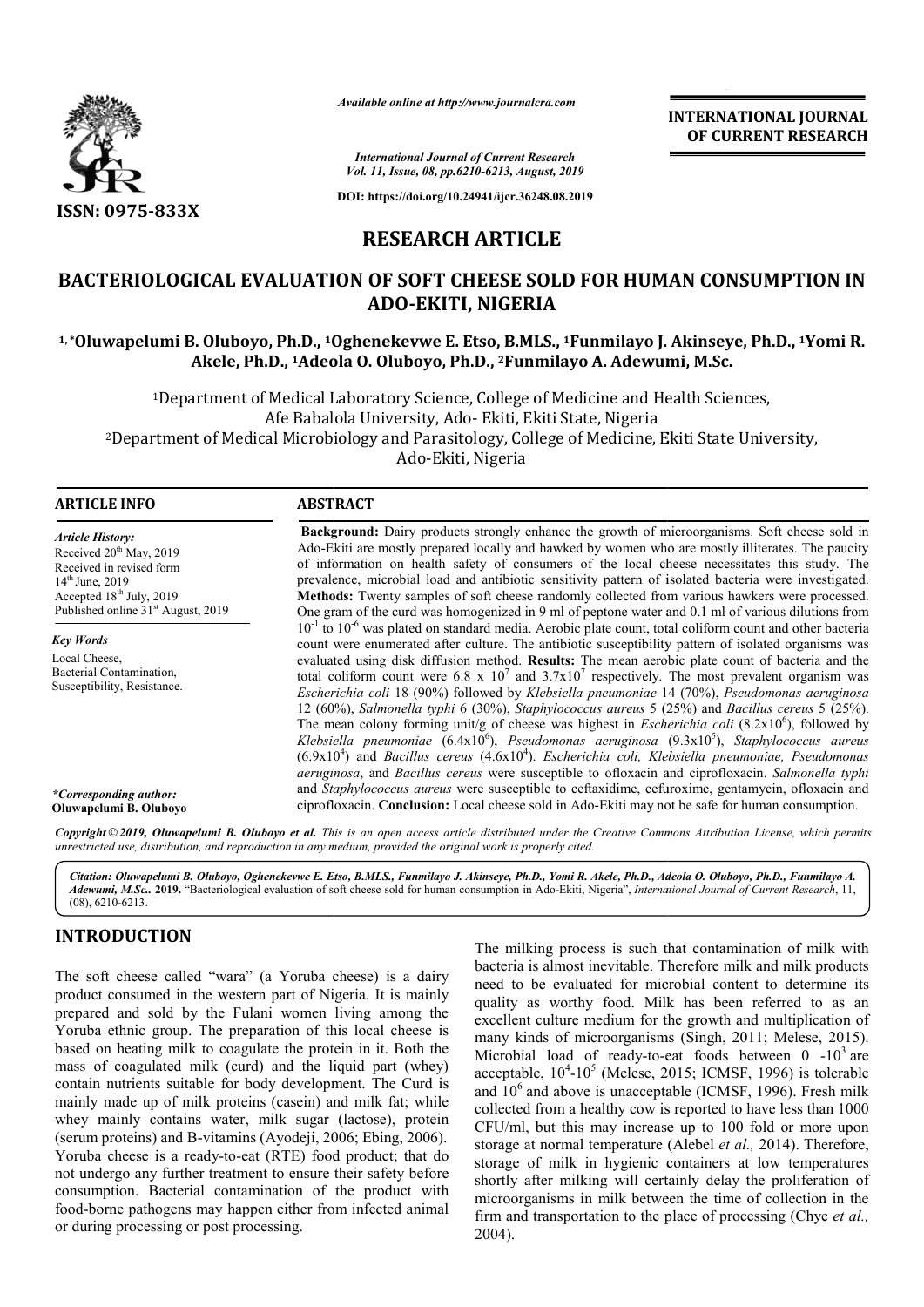Thus, total viable bacterial counting has become one of the accepted criteria for evaluating milk for human consumption and processing for dairy products. Coliform bacteria are always found in raw milk but with good sanitary methods of production the number can be kept very low. A specific subgroup of coliform is the faecal coliform bacteria, the most common member being *Escherichia. coli*. This bacterium is associated with the faecal material of humans and animals. The presence of faecal material is an indicator for a potential health risk (Ogunbanwo *et al.,* 2004). The processed Yoruba cheese is mostly hawked about in sizeable containers and dispensed to customers according to quantity demanded in polythene bags tied manually. The infection of these products by pathogenic organisms may be mainly after production as the heating process may have destroyed the vegetative cells of bacteria with the exception of some heat resistant organisms in the fresh milk. Therefore it is very pertinent that this product be tested for the presence of pathogenic organisms and the viable microbial load of the product (Hayes, 2001) to ensure safety of consumers. The paucity of information on health safety of consumers of local cheese in Ado-Ekiti necessitates this study. This study investigated the prevalence, microbial load and antibiotic sensitivity pattern of bacteria found in local cheese sold in Ado-Ekiti.

## **MATERIALS AND METHODS**

The research was carried out in Ado-Ekiti, Ekiti State, Nigeria. The city is located between latitude  $7^\circ$  34' and  $7^\circ$  44' north of the equator and longitude  $5^{\circ}$  11' and  $5^{\circ}$  18' east of the Greenwich Meridian and 36.7 Km<sup>2</sup> land area (Olusegun, 2013). It has population of 424,340 (WPR, 2018). Twenty (20) samples of soft cheese (Yoruba cheese) were randomly collected from various vendors into sterile universal containers and transported in Ice Park to the Medical Microbiology Laboratory Unit of the Department of Medical Laboratory Science, Afe Babalola University, for immediate processing.

**Bacterial count, isolation, characterization and identification:** One gram of the curd was added to 9 ml peptone water and homogenized in stomacher bag. Dilutions of  $10^{-1}$ ,  $10^{-2}$ ,  $10^{-3}$ ,  $10^{-4}$ ,  $10^{-5}$  and  $10^{-6}$  of the samples were prepared; and 0.1 ml of each dilution were plated using spread and pour plate technique in duplicates on standard media for bacteria.<sup>12,13</sup> The aerobic plate count (APC) was enumerated in pour-plate of plate count agar (OXOID, UK) after incubation at 30°C for 72 hours. Plates for the estimation of total coliform count, *Escherichia coli, S. aureus, Pseudomonas aeruginosa,*  Klebsiella pneumoniae were incubated at 37°C for 48 hours. Numbers of colonies were counted and colony forming units (CFUs) were obtained by the product of the number of colony and its serial dilution factors. Selenite F broth (LIOFILCHEM, Italy) was inoculated with the marched soft cheese aseptically and incubated at 37°C for 48 hours. It was then sub cultured on xylose-lysin dextrose (XLD agar (HIMEDIA) and incubated at 37°C overnight for the isolation of enteric pathogens. All isolates were characterized using standard microbiology and biochemical tests (Barrow, 2004; Cheesbrough, 2006) Characterized bacterial isolates were identified according to standard procedures (Barrow, 1993; Garrity *et al.,* 2005).

**Preparation of inoculums:** Discrete colonies of the identified isolate was inoculated into peptone water and incubated overnight.

The turbidity was compared with 0.5 McFarland turbidity standard equivalents to bacteria concentration of  $10^7$  CFU/ml (Mohammed *et al.,* 2014).

**Antibiotic sensitivity testing:** The disk diffusion method was used for antibiotic sensitivity testing. Using a sterile swab, the surface of Mueller Hinton agar was inoculated with the bacterial suspension by streaking the surface of the agar. The plates were allowed to dry for 10 minutes before antibiotic discs were aseptically applied to the surface of the agar. They were allowed a further drying period of 30 minutes and then incubated at 37°C for 18 hours. The of zones of inhibition produced by each antibiotic disc was measured and the isolates were classified as resistant, intermediate, and sensitive based on Kirby-Bauer National Committee for Clinical Laboratory Standards (NCCLS) modified disc diffusion technique (Cheesbrough, 2006).

**Statistical analysis:** The statistical analysis was performed using the Statistical Package for Social Science (SPSS) version 20. The prevalence of the organisms was recorded in percentages and the bacteria load recorded in mean and standard error of mean.

## **RESULTS**

The mean aerobic plate count (APC) of bacteria on the 20 samples of "wara" and the total coliform count were 6.8 x  $10^7$ and  $3.7x10^7$  respectively. The most prevalent organism was *Escherichia coli* where 18 (90%) growth of the organism was recorded out of 20 samples. This was followed by *Klebsiella pneumoniae* 14 (70%), *Pseudomonas aeruginosa* 12 (60), *Salmonella typhi* 6 (30%), *Staphylococcus aureus* 5 (25%) and *Bacillus cereus* 5 (25%) (Table 1). The mean CFU/g of cheese was highest in *Escherichia coli*, followed by *Klebsiella pneumoniae, Pseudomonas aeruginosa, Staphylococcus aureus,* and *Bacillus cereus* (Table 1). *Escherichia coli* was generally sensitive to only ofloxacin and ciprofloxacin but resistant to ceftazidime, cefuroxime, cefoxime, gentamicin, augmentin and nitrofurantoin (Table 2).

*Klebsiella pneumoniae* was only sensitive to ofloxacin and ciprofloxacin but resistant to all other tested antibiotics (Table 2). *Pseudomonas aeruginosa* recorded sensitivity to only ciprofloxacin, intermediate sensitivity to oflxacin and resistance to all other antibiotics (Table 2). *Salmonella typhi* recorded sensitivity against five antibiotics: ceftaxidime, cefuroxime, gentamycin, ofloxacin and ciprofloxacin, intermediate sensitivity against cefixime but resistant to augmentin and nitrofurantoin (Table 3). In similar manner, *Staphylococcus aureus* recorded sensitivity to six antibiotics: ceftaxidime, cefuroxime, gentamycin, ofloxacin, nitrofurantoin and ciprofloxacin but resistant to cefixime and augmentin (Table 3). *Bacillus cereus* recorded sensitivity to ofloxacin and ciprofloxacin, but resistant to ceftaxidime, gentamycin, nitrofurantoin, cefuroxime, cefixime, and augmentin (Table 3).

### **DISCUSSION**

The aerobic plate count and total coliform count on the soft cheese hawked in Ado-Ekiti are higher than the international recommendation of microbial load  $(x 10^5)$  for ready-to-eat foods (ICMSF, 1996; IFCN, 2006).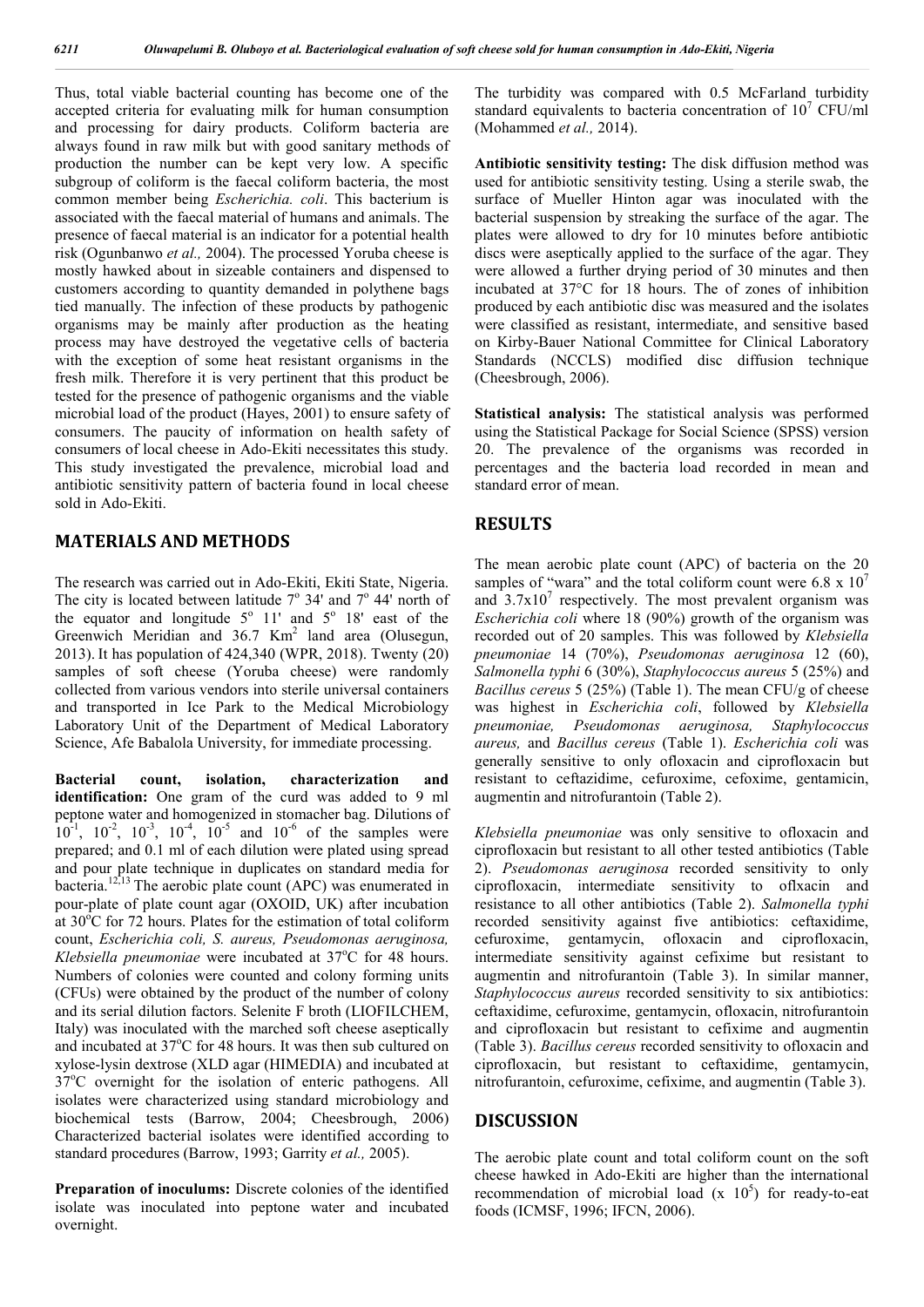| Bacteria               | Occurrences $(\% )$ | Mean cfu/g of soft cheese |
|------------------------|---------------------|---------------------------|
| Escherichia coli       | 18 (90)             | $8.2 \times 10^{6}$       |
| Klebsiella pneumoniae  | 14(70)              | $6.4x10^{6}$              |
| Pseudomonas aerugisona | 12(60)              | $9.3 \times 10^5$         |
| Bacillus cereus        | 5(25)               | $4.6x10^{4}$              |
| Salmonella typhi       | 6(30)               | Isolated                  |
| Staphylococcu aureus   | 5(25)               | $6.9x10^{4}$              |

**Table 1. The prevalence of isolated bacteria on soft cheese (n=20) sold in Ado-Ekiti.**

**Table 2. Mean zone of inhibition and antibiotic sensitivity pattern of** *Escherichia coli, Klebsiella pneumoniae and Pseudomonas aeruginosa* **against some antibiotics**

|                  | Zone of inhibition and sensitivity of bacteria |             |                       |             |                    |             |  |  |
|------------------|------------------------------------------------|-------------|-----------------------|-------------|--------------------|-------------|--|--|
|                  | Escherichia coli                               |             | Klebsiella pneumoniae |             | P. aeruginosa      |             |  |  |
| Antibiotics      | Zone of inhibition                             | Sensitivity | Zone of inhibition    | Sensitivity | Zone of inhibition | Sensitivity |  |  |
|                  | $(mm \pm Se)$                                  |             | $(mm \pm Se)$         |             | $(mm \pm Se)$      |             |  |  |
| $CAZ30\mu$ g     | $8.50 \pm 0.34$                                | R           | $6.5 \pm 0.25$        | R           | $5.83 \pm 0.42$    | R           |  |  |
| $CRX$ 30 $\mu$ g | $4.11 \pm 0.21$                                | R           | $3.93 \pm 0.25$       | R           | $3.83 \pm 0.34$    | R           |  |  |
| $GEN10\mu$ g     | $14.00 \pm 0.34$                               | R           | $7.79 \pm 0.32$       | R           | $4.92 \pm 0.29$    | R           |  |  |
| $CXM$ 5 $\mu$ g  | $4.67 \pm 0.28$                                | R           | $6.21 \pm 0.24$       | R           | $0.00 \pm 0.00$    | R           |  |  |
| OFL $5\mu$ g     | $21.56 \pm 0.65$                               | S           | $15.43 \pm 0.25$      | S           | $21.58 \pm 0.63$   | S           |  |  |
| AUG $5\mu$ g     | $5.28 \pm 0.38$                                | R           | $4.14 \pm 0.25$       | R           | $3.30\pm0.39$      | R           |  |  |
| $NIT 300\mu g$   | $7.39 \pm 0.36$                                | R           | $4.36 \pm 0.23$       | R           | $3.50 \pm 0.29$    | R           |  |  |
| $CPR$ 5 $\mu$ g  | $21.50 \pm 0.34$                               | S           | $19.64\pm0.63$        | S           | $23.17\pm0.44$     | S           |  |  |

Key: CAZ – ceftaxidime, CRX – cefuroxime, GEN – gentamicin, CXM – cefixime, OFL – ofloxacin, AUG – augmentin, NIT – nitrofurantoin, CPR – ciprofloxacin, R – resistant, S – susceptible, I – intermediate susceptibility.

**Table 3: Mean zone of inhibition and antibiotic sensitivity pattern of** *Salmonella typhi, Staphylococcus aureus* **and** *Bacillus cereus*  **against some antibiotics**

|                 | Zone of inhibition and sensitivity of bacteria |             |                  |             |                  |             |  |  |
|-----------------|------------------------------------------------|-------------|------------------|-------------|------------------|-------------|--|--|
|                 | S. typhi                                       |             | S. aureus        |             | Bacillus cereus  |             |  |  |
| Antibiotics     | Inhibition                                     | Sensitivity | Inhibition       | Sensitivity | Inhibition       | Sensitivity |  |  |
|                 | Diameter                                       |             | Diameter         |             | Diameter         |             |  |  |
|                 | (mm±Se)                                        |             | $(mm \pm Se)$    |             | $(mm \pm Se)$    |             |  |  |
| $CAZ30\mu$ g    | $17.83 \pm 0.31$                               | S           | $22.60 \pm 0.51$ | S           | $12.40\pm0.24$   | R           |  |  |
| $CRX$ $30\mu$ g | $22.33 \pm 0.49$                               | S           | $20.20 \pm 1.59$ | S           | $5.00 \pm 0.32$  | R           |  |  |
| GEN10ug         | $22.67 \pm 0.33$                               | S           | $23.20 \pm 0.58$ | S           | $10.20 \pm 0.73$ | R           |  |  |
| $CXM$ 5 $\mu$ g | $12.67 \pm 0.33$                               |             | $8.60\pm0.24$    | R           | $6.00 \pm 0.45$  | R           |  |  |
| OFL $5\mu$ g    | $20.83 \pm 0.54$                               | S           | $24.00\pm0.84$   | S           | $23.00\pm0.45$   | S           |  |  |
| $AUG$ 5µg       | $6.33 \pm 0.21$                                | R           | $8.20 \pm 0.37$  | R           | $3.80 \pm 0.37$  | R           |  |  |
| $NIT 300\mu g$  | $5.17 \pm 0.60$                                | R           | $17.20 \pm 2.82$ | S           | $10.00 \pm 0.55$ | R           |  |  |
| $CPR$ 5µg       | $23.67 \pm 0.61$                               | S           | $22.40\pm0.51$   | S           | $25.40\pm0.51$   | S           |  |  |

Key: CAZ – ceftaxidime, CRX – cefuroxime, GEN – gentamicin, CXM – cefixime, OFL – ofloxacin, AUG – augmentin, NIT – nitrofurantoin, CPR – ciprofloxacin, R – resistant, S – susceptible, I – intermediate susceptibility.

Therefore, it could be said that the soft cheese ("wara") sold for consumption in Ado-Ekiti are unsafe. It is either that the heat treatment of milk during the preparation of the soft cheese did not sufficiently kill the bacteria or that there is gross contamination of the product after preparation. Information on microbial load of this product in Ado-Ekiti is scanty. The aerobic plate count (APC) recorded in this study (6.8x  $10^{7}$ cfu/g of soft cheese) was higher than records in Ogbomoso (4.4 x  $10^5$ cfu/g) in Oyo State and in Ilorin (2.6 x  $10^4$ cfu/g) in Kwara State of Nigeria (Oladele, 2017) but lower than the findings in Ilorin metropolis where up to 4.0 x  $10^8$ cfu/g was recorded (Sule, 2015).

Furthermore, the present study recorded a lower microbial load than recorded in Hawassa town (8.3 x  $10^7$ cfu/g) in Ethiopia (Senbetu, 2014). The present study recorded lower bacteria load in *Escherichia coli* than in Ede (Osun State, Nigeria), Ilorin (Kwara State), Osogbo (Osun State) and Ogbomoso (Oyo State) but higher bacteria load of Klebsiella than recorded in the four cities (Ogbolu *et al.,* 2014). Another researcher (Senbetu, 2014) recorded a lower bacteria load in total coliform count and *Staphylococcus aureus* than recorded in the present study.

The APC, constituting mainly of the spoilage and lactic acid bacteria, is a reliable pointer for monitoring the sanitary conditions employed during milking and preparation of dairy products from raw milk (Chambers, 2004). Hence education of soft cheese handlers, most of who are illiterates, about proper hygiene can considerably decrease the bacterial load on the products. Unsanitary practices associated with the handling of local cheese, inadequate knowledge on the hygienic way of preparing and packaging the product coupled with lack of refrigerator for the storage of packaged products might be some of the factors contributing to high bacterial load on the hawked soft cheese. Coliforms are group of bacteria excreted in large number with human excreta and animal droppings and are therefore found on the soil. It implies that unwashed hands after defecating and soiled hands constitute a major means of contaminating soft cheese with coliform organisms especially *Escherichia coli* and enteric pathogens such as *Salmonella typhi*. The presence of *Escherichia coli* on dairy products is a measure of the level of faecal contamination of the products. Hence their presence in large number in soft cheese is an indication that the product is potentially hazardous to the consumers' health (Godefay and Molla, 2000). *Salmonella typhi* could cause food poisoning or a more serious enteric